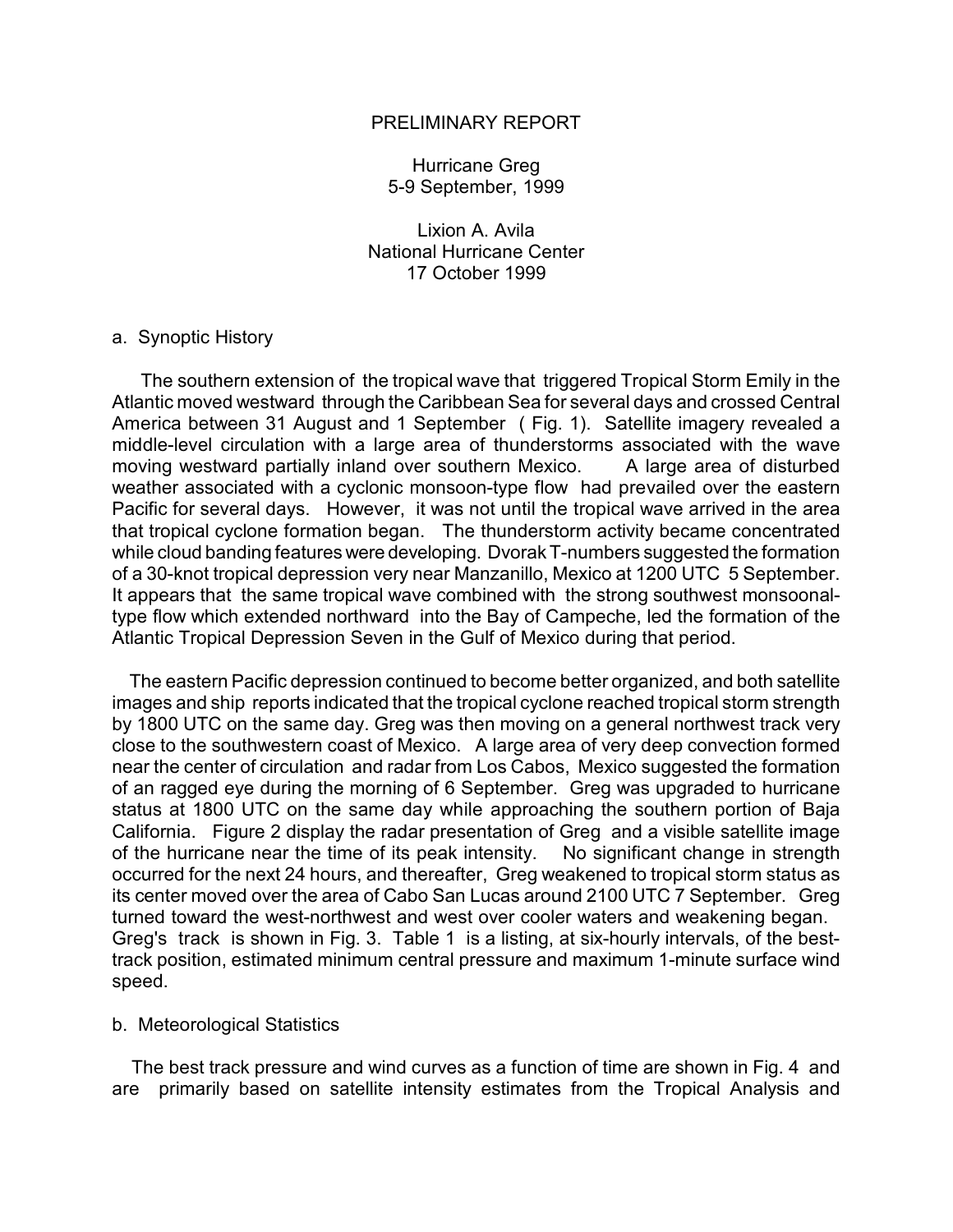

*Fig. 1. Sequence of daily GOES 8 satellite images at 1200 UTC from 27 August to 4 September 1999. Dashed line marks the westward propagation of the tropical wave which eventually triggered Hurricane Greg (G).*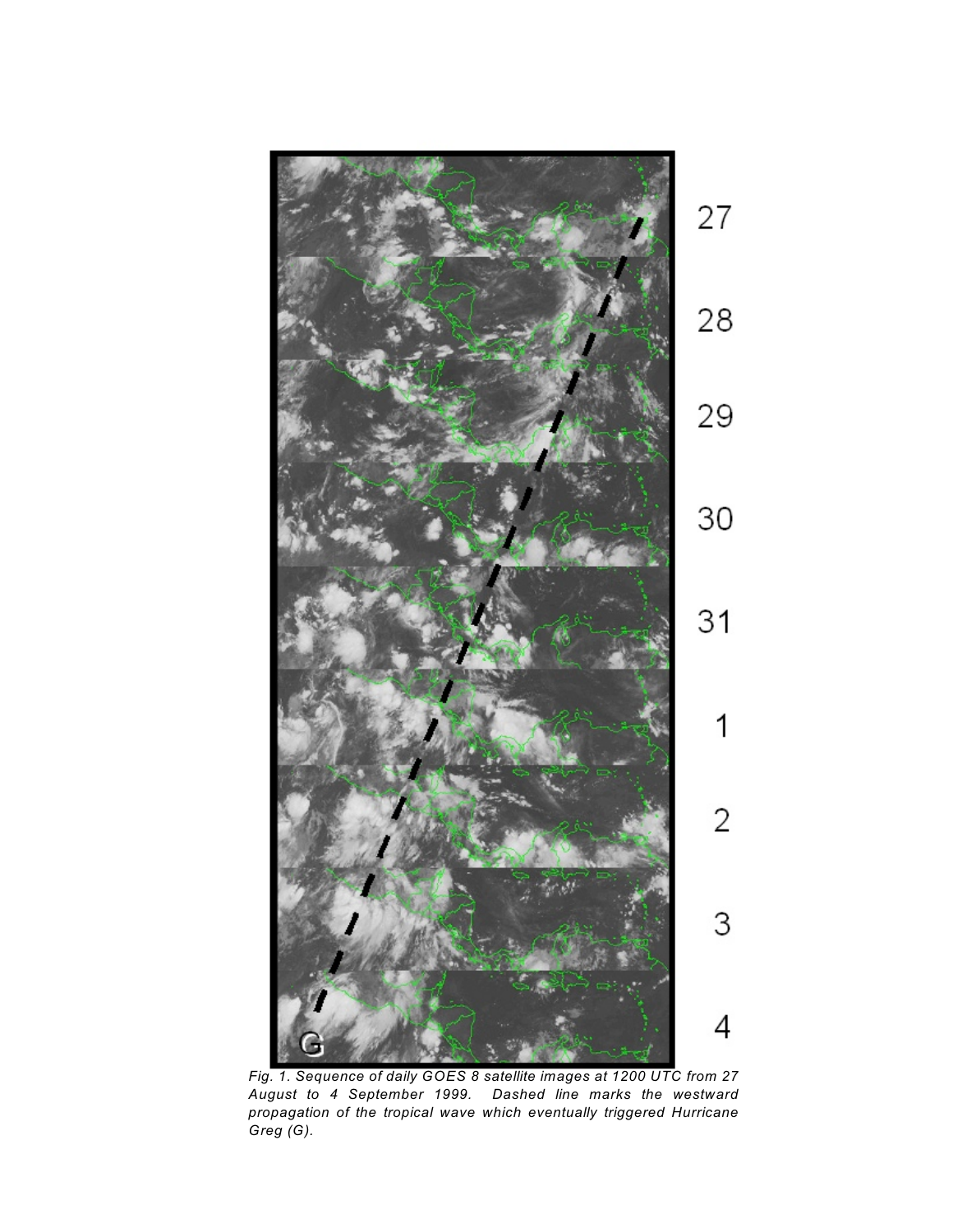

*Fig. 2a. View of Hurricane Greg at 1917 UTC September 6 from San Jose del Cabo radar.*

 Forecast Branch (TAFB), the Satellite Analysis Branch (SAB) and the Air Force Weather Agency, (AFGWC in figures). Operationally, Greg was upgraded to tropical storm based on data from the ship 3EJO6, which reported winds of 230 degrees with 42 knots and a pressure of 1006.5 mb at 1800 UTC 5 September. Greg produced torrential rains over



*Fig. 2b. Visible satellite image of Hurricane Greg at 0000 UTC 7 September, near the time of peak intensity.*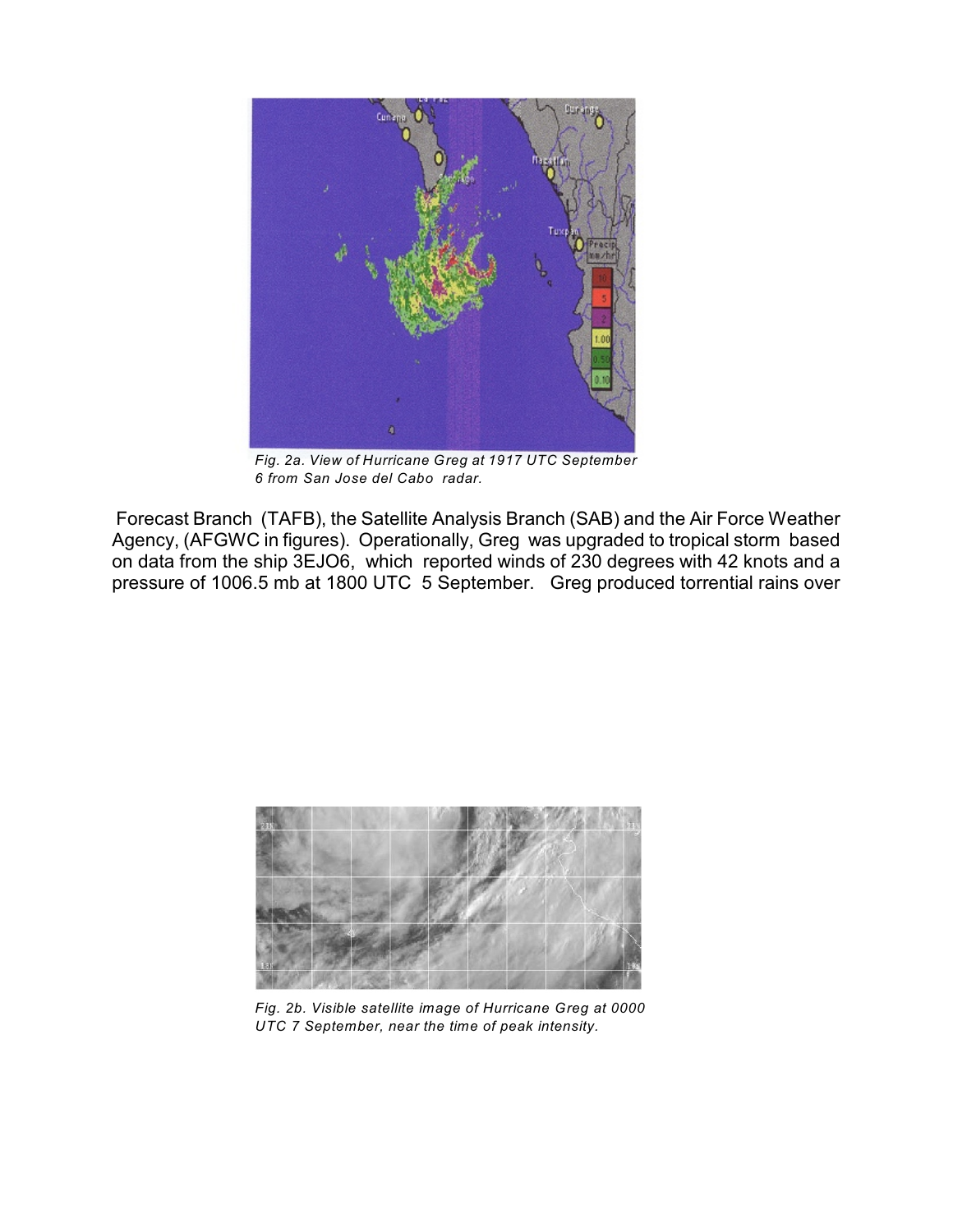portions of southwestern Mexico. Nearly 9 inches were measured in Manzanillo, about 8 inches in Colima and 5 inches in Islas Marias as Greg moved nearby. San Jose del Cabo, on the southern tip of Baja California, reported sustained winds of 35 knots with gusts to 40 knots and a minimum pressure of 995 mb at 2100 UTC 7 September while the center of Greg was crossing the southwestern tip of Baja California.

### c. Casualty and Damage Statistics

 Reports from the El Nuevo Herald indicate that torrential rains caused extensive flooding over the states of Colima, Jalisco, Michoacan, Nayarit and Sinaloa. Nine people were killed as a consequence of the rains.

#### d. Forecast and Warning Critique

 Because Greg formed very close to the southwest coast of Mexico, tropical storm warnings were required immediately and were issued in the first advisory. Additional watches and warnings were issued for portions of Baja California. A summary is included in Table 2. Both official forecasts and the Statistical Hurricane Intensity Prediction Scheme (SHIPS) indicated that Greg would peak at 65 knots.

 The NHC average official track errors (in n mi) for Greg (excluding the tropical depression stage) were 35 (10 cases), 59 (8 cases), 98 (6 cases), 132 (4 cases), respectively, for the 12-, 24-, 36-, 48-hour forecast periods. There were no 72-hour forecast to verify. These errors for 12, 24, 36 and 48 hour periods are very near the 1989-1998 average official forecast errors.



*Fig. 3 Best track positions for Hurricane Greg, 5-9 September 1999*.

*Fig. 3 Best track positions for Hurricane Greg, 5-9 September 1999*.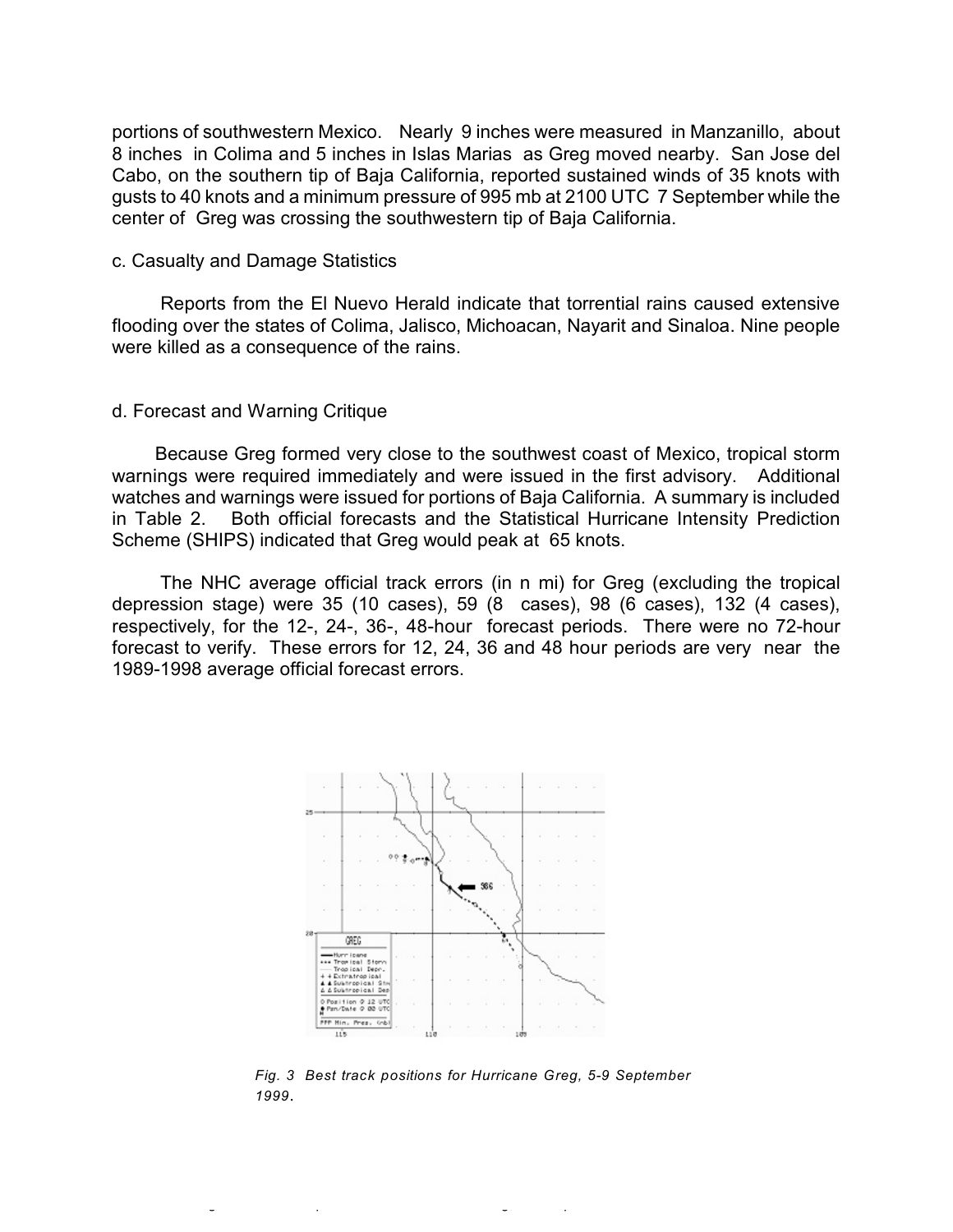

*Fig. 4. Best track minimum central pressure and maximum speed curves for Hurricane Greg.*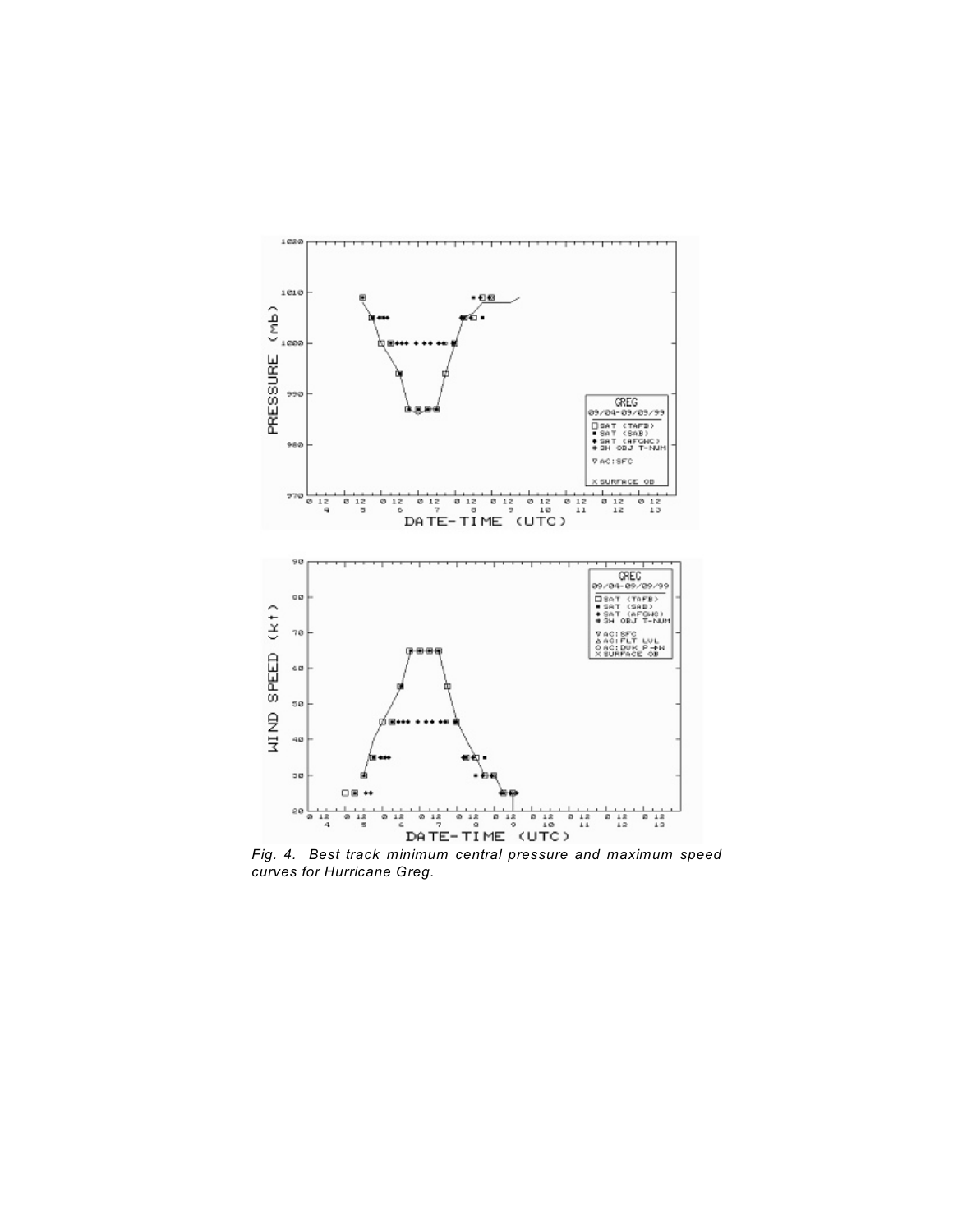| Date/Time |                    | Position           | Pressure | Wind Speed | <b>Stage</b>                    |
|-----------|--------------------|--------------------|----------|------------|---------------------------------|
| (UTC)     | Lat. $(^{\circ}N)$ | Lon. $(^{\circ}W)$ | (mb)     | (kt)       |                                 |
| 5/1200    | 18.6               | 105.1              | 1008     | 30         | tropical depression             |
| 1800      | 19.2               | 105.4              | 1005     | 40         | tropical storm                  |
| 6/0000    | 19.9               | 106.0              | 1000     | 45         |                                 |
| 0600      | 20.6               | 106.7              | 997      | 50         | $\mathbf{G}$                    |
| 1200      | 21.2               | 107.6              | 994      | 55         | $\pmb{\mathfrak{c}}$            |
| 1800      | 21.5               | 108.4              | 987      | 65         | hurricane                       |
| 7/0000    | 21.9               | 109.0              | 986      | 65         | $\mathbf{u}$                    |
| 0600      | 22.2               | 109.5              | 987      | 65         | $\epsilon$                      |
| 1200      | 22.5               | 109.5              | 987      | 65         | $\epsilon$                      |
| 1800      | 22.8               | 109.7              | 994      | 55         | tropical storm                  |
| 8/0000    | 23.1               | 110.3              | 1000     | 45         | $\mathbf{a}$                    |
| 0600      | 23.1               | 110.8              | 1005     | 40         | $\epsilon$                      |
| 1200      | 23.0               | 111.1              | 1006     | 35         | $\pmb{\mathfrak{c}}$            |
| 1800      | 23.0               | 111.3              | 1008     | 30         | tropical depression             |
| 9/0000    | 23.2               | 111.5              | 1008     | 30         | $\epsilon$                      |
| 0600      | 23.2               | 111.8              | 1008     | 25         | $\epsilon$                      |
| 1200      | 23.2               | 112.0              | 1008     | 25         | $\pmb{\mathfrak{c}}$            |
| 1800      | 23.2               | 112.3              | 1009     | 20         | dissipating                     |
| 7/0000    | 21.9               | 109.0              | 986      | 65         | minimum pressure                |
| 7/2100    | 22.9               | 110.0              | 994      | 50         | landfall near Cabo<br>San Lucas |

Table 1. Best track, Hurricane Greg, 5- 9 September, 1999